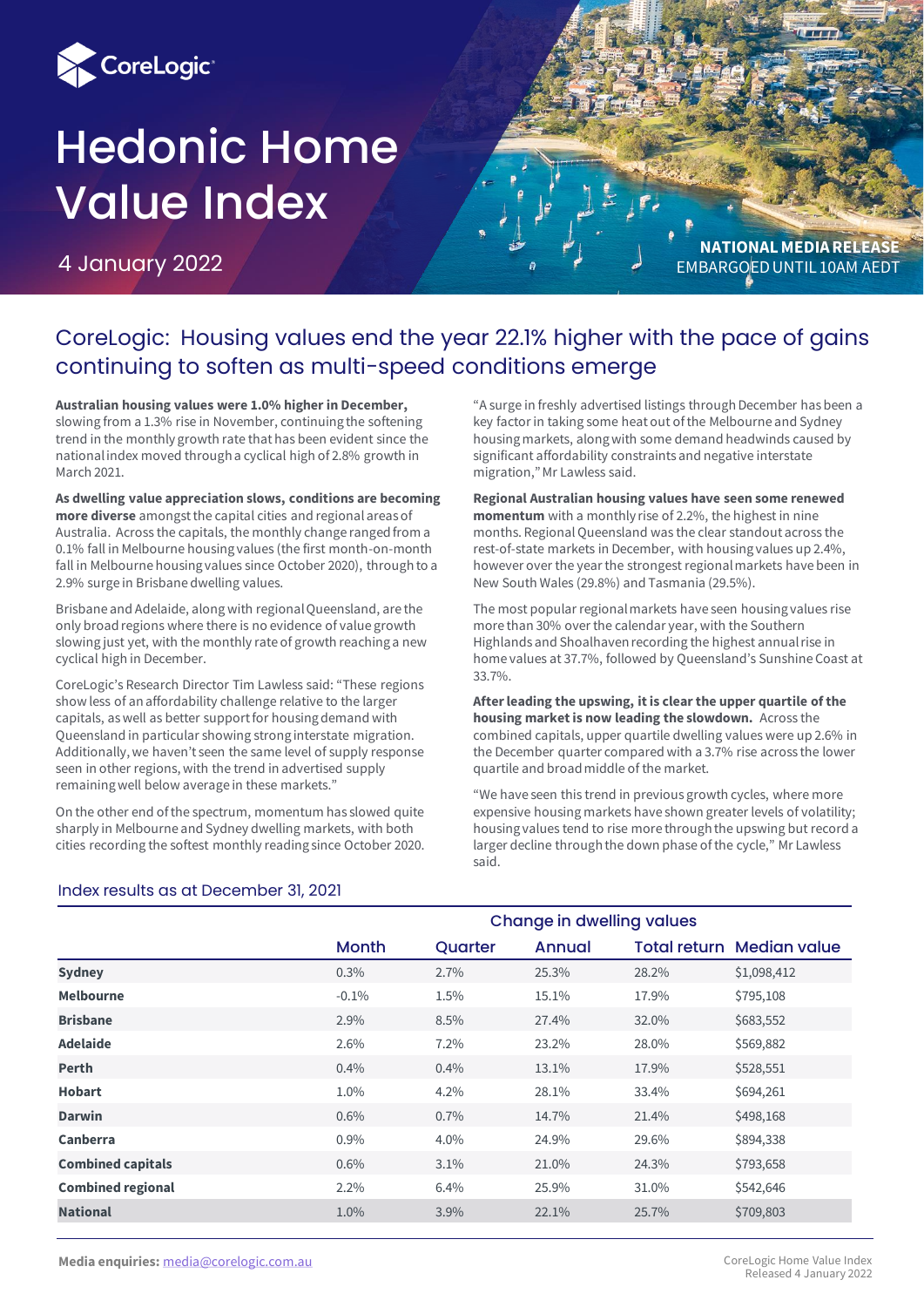# Hedonic Home Value Index



#### Rolling three month change in dwelling values *State capitals*



#### Rolling three month change in dwelling values *Combined capitals v Combined regionals*



## Change in dwelling values change in the course of 2022.

|                                                                                             | Past month |                                      |                                      |  |  |  |  |  |  |  |
|---------------------------------------------------------------------------------------------|------------|--------------------------------------|--------------------------------------|--|--|--|--|--|--|--|
| Australia<br>Combined regionals<br>Combined capitals                                        |            | 1.0%<br>0.6%                         | 2.2%                                 |  |  |  |  |  |  |  |
| Regional Tas<br>Regional WA<br>Regional SA<br>Regional Qld<br>Regional Vic<br>Regional NSW  |            | 1.2%                                 | 1.9%<br>2.2%<br>2.4%<br>1.8%<br>2.3% |  |  |  |  |  |  |  |
| Canberra<br>Darwin<br>Hobart<br>Perth<br>Adelaide<br><b>Brisbane</b><br>Melbourne<br>Sydney | $-0.1%$    | 0.9%<br>0.6%<br>1.0%<br>0.4%<br>0.3% | 2.6%<br>2.9%                         |  |  |  |  |  |  |  |

#### **A two-speed market is emerging across the state capitals.**

While the pace of capital gains has been easing in Sydney, Melbourne and Perth, conditions across the Brisbane and Adelaide housing markets have gathered momentum.

The slowing trend in Sydney and Melbourne can be explained by a bigger deposit hurdle caused by higher housing prices alongside low income growth, as well as a recent surge in advertised inventory levels and weak demographic trends. Slower conditions across the Perth housing market may be more attributable to the disruption to interstate migration caused by extended closed state borders which has had a negative impact on housing demand. In Brisbane and Adelaide, housing affordability is less challenging, advertised stock levels remain remarkably low and demographic trends continue to support housing demand.

**Regional markets are seeing renewed momentum in the pace of value growth.** Since March 2020, housing values across regional Australia are up 32.0% compared to the 20.0% lift in values seen across the combined capitals.

The quarterly pace of growth in regional dwelling values rebounded through the December quarter, in contrast to slowing momentum across the capital city market. Regional dwelling values were up 6.4% in the three months to December, compared to the 5.1% rise recorded in the September quarter. This potentially reflects a new wave of demand as buyers exited the extended lockdowns in Sydney and Melbourne.

Inventory is low across regional Australia, with advertised stock levels finishing the year 35.9% below the five-year average. This compares to combined capital cities seeing stock 14.2% below the five-year average. It is likely regional markets, especially those with lifestyle appeal, will continue to benefit from higher demand as remote working policies are more normalised, and demand for holiday homes remains strong amid continued international border restrictions. However, as interest rates begin to bottom out, and affordability constraints extend to regional markets, these housing markets may also move into a downswing

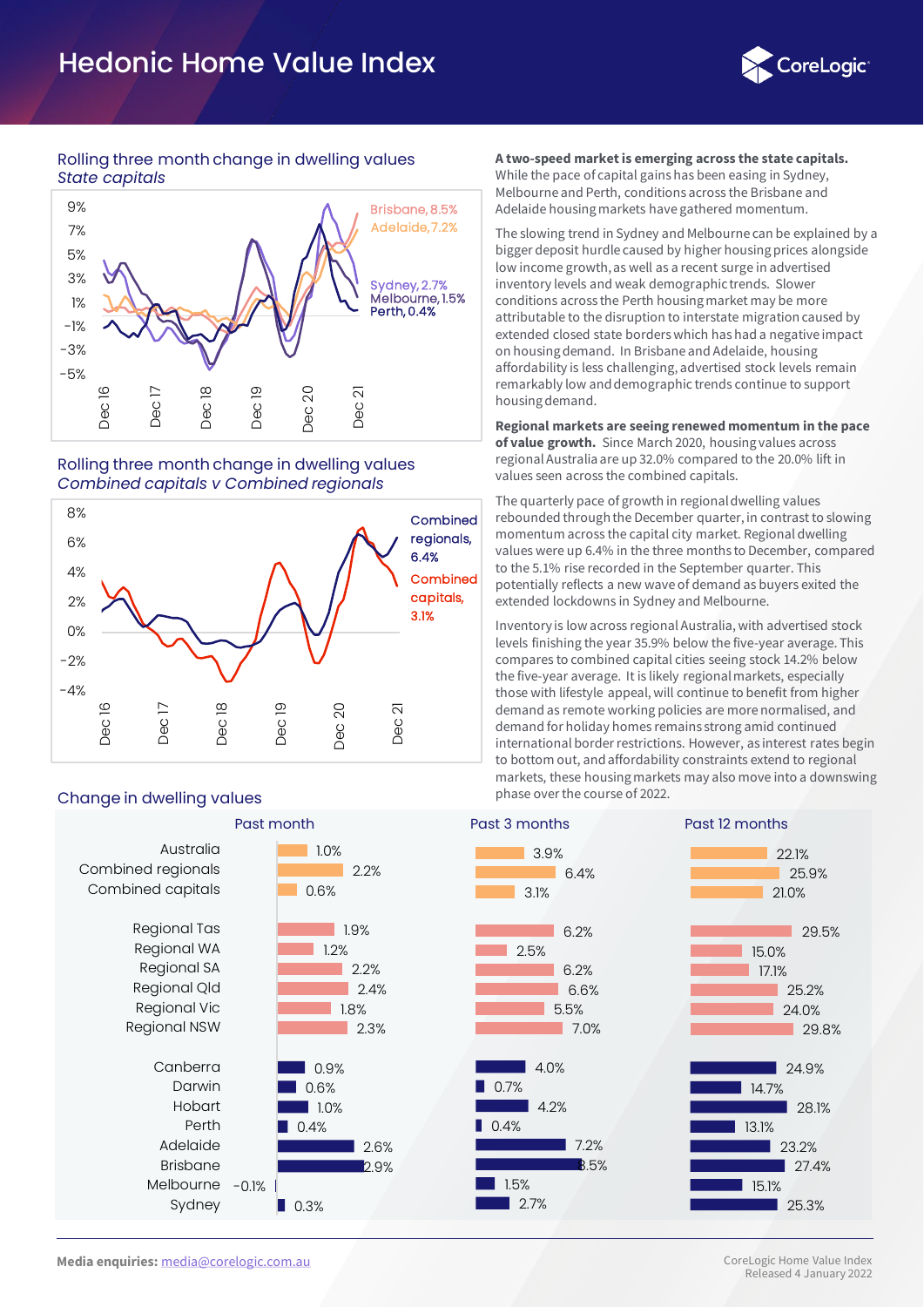

**Advertised inventory finished the year 24.7% below the five-year average.** A shortage of listings has been a feature of the housing market through the COVID period to-date, creating a sense of urgency amongst buyers. The good news for prospective home owners is that total listings have started to rise through the final quarter of the year as 'fresh' listings have trended above average in some regions.

Nationally, the number of new listings added to the Australian housing market through December was 21.4% above the five-year average, demonstrating strong vendor confidence amidst quick selling times and high auction clearance rates. As new listings surged higher through spring and early summer, buyers have benefitted from more choice and reduced urgency.

This confidence has not been universal, with listings trends varying from city to city. Melbourne was the only city to finish the year with inventory levels above the five-year average, while Sydney listings were only 3.9% below average. At the other end of the scale, Brisbane and Adelaide's advertised supply remains around 35% below the five-year average.

"The number of homes available to purchase has been a key factor underlying the trend in housing values. Cities where advertised stock levels are above average or close to normal, such as Melbourne and Sydney, have shown a more obvious slow down relative to cities with persistently low advertised supply, like Brisbane and Adelaide," Mr Lawless said.

**Strong housing demand has been another factor driving housing prices higher.** While stock levels have generally been low, the total number of home sales in 2021 was approximately 40% above the decade average. CoreLogic estimates there were approximately 653,000 house and unit settlements over the calendar year, the highest number of annual sales on record.

"Such a significant mismatch between available housing supply and the level of demand is a fundamental reason why housing prices have risen so sharply over the year. As stock levels normalise and affordability constraints along with tighter credit conditions drag down demand, it's reasonable to expect growth conditions will be more subdued in 2022," Mr Lawless said.



#### New listings, rolling 28 day count, national Total listings, rolling 28 day count, national



#### Rolling annual volume of dwelling sales, National

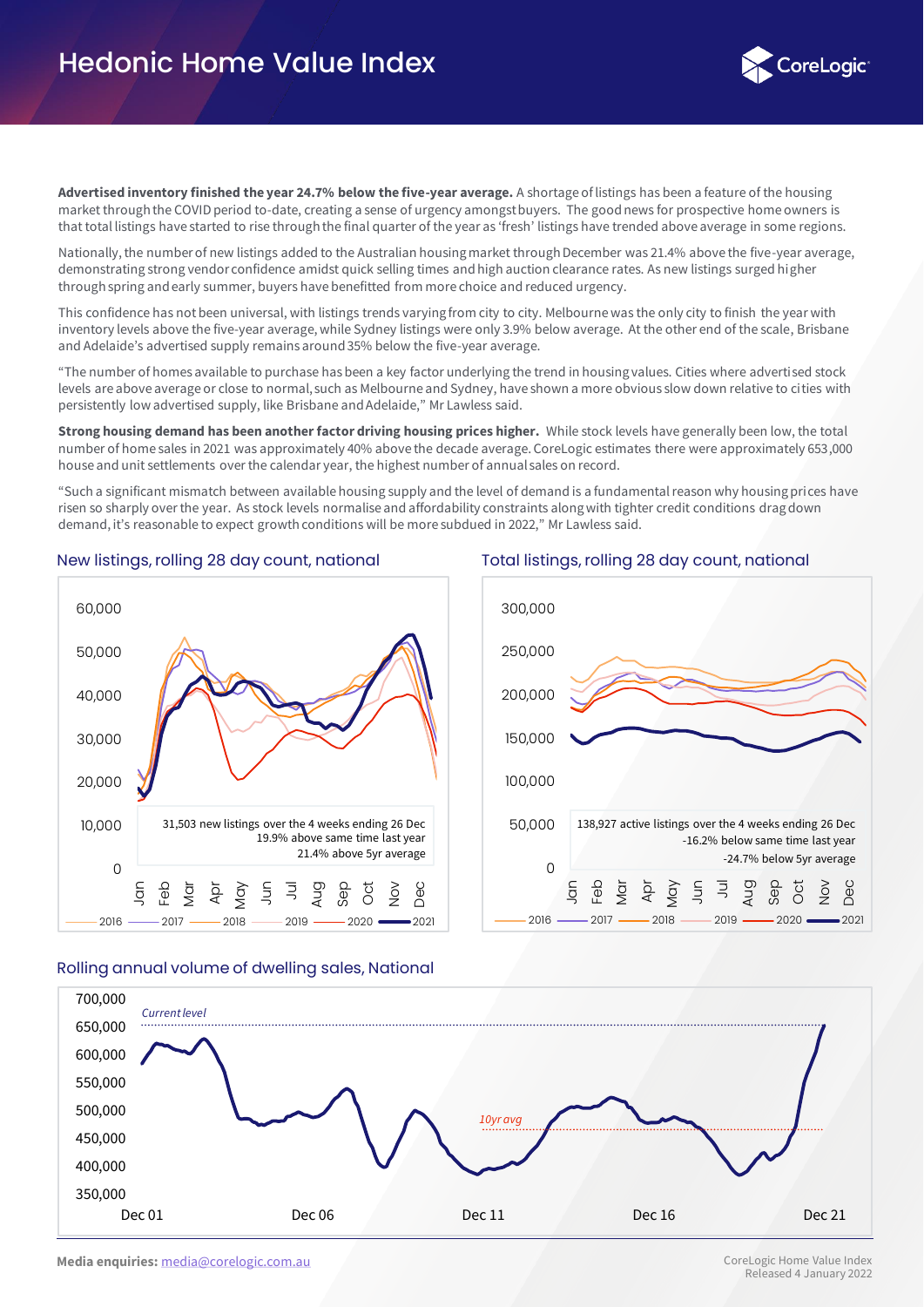# Hedonic Home Value Index





**Nationally, dwelling rents increased by 9.4% over the 2021 calendar year.** Unit rents were up 7.5% over the year compared to the 10.1% lift recorded in house rents.

Rental growth trends across the unit sector have generally been milder than houses, with unit rentals being disproportionately affected by stalled overseas migration as well as domestic rental preferences shifting away from higher density options through the pandemic. However, these trends are starting to change as rental affordability diverts demand back towards the unit sector.

"In Melbourne, where unit rents fell by -8.5% between March 2020 and May 2021, higher density rental markets are now recording a faster rate of growth than houses, with Melbourne unit rents recording a 1.6% quarterly increase compared to the 0.9% rise seen in house rents," Mr Lawless said.

The tightest capital city rental market over the year has been Darwin, where dwelling rents rose 15.2%. Conditions have eased a little over the second half of the year, with annual rental growth moving through a peak of 22.3% over the 12 months ending August. Although rents have surged across the northern most capital, Darwin's rental index remains 7.6% below its 2014 peak; a legacy of the 26.3% decline in rents recorded between March 2014 and December 2019.

With national housing values recording an annual rise of 22.1% compared with a 9.4% rise in rents, rental yields have decreased as a natural consequence. Gross rental yields fell to a new record low across Australia, reaching 3.2% in December. The lowest yields, by some margin, remain in Sydney (2.4%) and Melbourne (2.7%), however, with the exception of Perth and Darwin, every capital city is recording record low yields.



#### Gross rental yields, dwellings

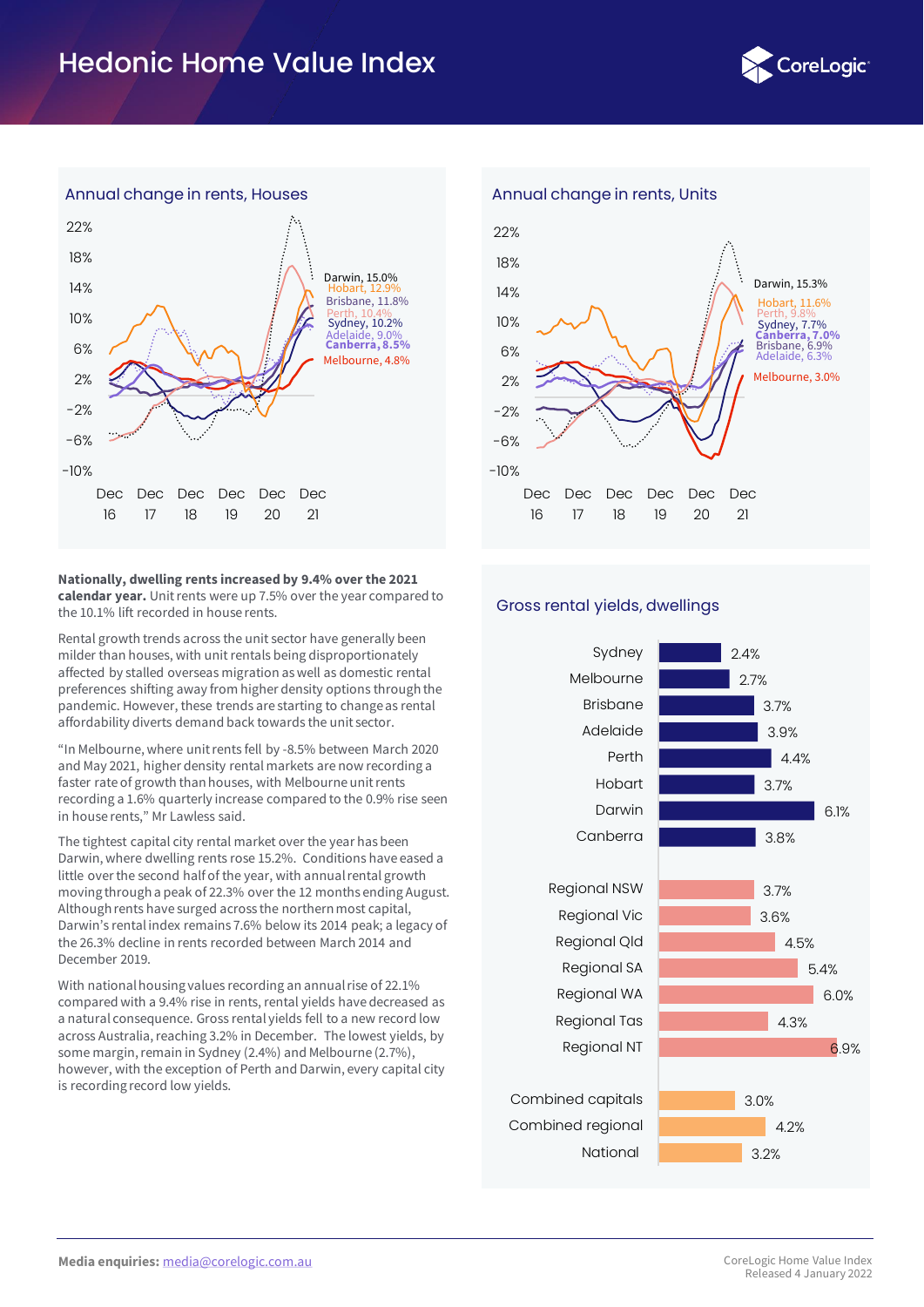

**2021 has been an unprecedented year for Australian housing markets, but 2022 is likely to see a further easing in the pace of capital gains.**

**The number of home sales reached new record highs against a backdrop of below average listings and stalled overseas migration.** The large majority of housing demand has originated from domestic sources, fueled by record low mortgage rates and an accumulation of pent-up demand from prior years, when housing turnover reached record lows.

As international borders re-open, rental demand is likely to be the main beneficiary, rather than home buying demand, especially across the inner city rental precincts popular with students and visitors.

**The final months of 2021 saw housing values move through the fastest rate of annual growth since the late 1980s at a time when wages and household incomes hardly moved.** The juxtaposition of higher housing values against low income growth has resulted in higher barriers to entry: it is becoming increasingly harder to raise a deposit and fund transactional costs such as stamp duty. It is likely housing affordability challenges will progressively weigh on housing demand over the year ahead.

Considering the worsening housing affordability situation, and with a federal election to be held this year, home ownership and housing affordability are likely to be hot political topics across the major parties.

Sellers have held the upper hand at the negotiation table but buyers are starting to regain some leverage. With demand outweighing advertised supply, vendors have been empowered. Nationally, homes were selling in 23 days early in 2021 with minimal negotiation on advertised prices, auction clearance rates were holding in the high 70% to early 80% range across the major auction markets and buyers were often experiencing a nasty case of FOMO.

The tides have started to turn however, as new listings increased in the later part of the year. The average time on market is beginning to

## CoreLogic Home Value Index tables

increase, while auction clearance rates have trended down. The combined capital cities clearance rate hit a record high 83.2% for the week ending October 3<sup>rd</sup> as COVID restrictions eased across the major capitals, but averaged just 63.8% through December.

As new listings continue to rise, and demand eases, we should see advertised stock return to more normal levels, providing buyers with some renewed leverage. Homes are not likely to sell as rapidly and clearance rates are more likely to hold around average levels as housing conditions normalise.

**COVID remains the biggest wildcard, especially given surging case numbers related to the Omicron strain.** A return to restrictive policies, especially those that prohibit movements or home inspections, would result in a new phase of temporary disruption to transaction activity. However, such a scenario may also prolong expansive monetary policy and low interest rates, which helped sustain housing demand through 2021.

**An early lift in interest rates and tighter credit policies are the other downside risks for housing.** An early lift in the cash rate implies the economy has improved enough to tighten monetary policy, however housing markets are likely to be sensitive to any increase in the cost of debt. Similarly, a further tightening in housing credit policies would also act as a dampener on housing activity.

**A more diverse performance is on the cards.** The second half of 2021 highlighted a growing disparity between the performance of different capital city and regional housing markets. Trends in labour markets, demographic patterns, supply levels and affordability will all play a key role in how housing markets perform around the country.

**Although there are some headwinds building for the housing market, we expect national housing values will continue to rise in the short term.** Even if interest rates rise earlier than expected, it is likely to be a gradual process. The cost of debt is likely to remain well below long term averages, continuing to support housing demand for an extended period of time.

|   |                      | Capitals    |           |           |           |           |                     |           |                       | <b>Rest of state regions</b> |           |           | <b>Aggregate indices</b> |           |                     |           |           |           |                 |
|---|----------------------|-------------|-----------|-----------|-----------|-----------|---------------------|-----------|-----------------------|------------------------------|-----------|-----------|--------------------------|-----------|---------------------|-----------|-----------|-----------|-----------------|
|   |                      |             | Melbourne | Brisbane  | Adelaide  | Perth     | <b>Hobart</b>       | Darwin    | Canberra              | Regional                     | Regional  | Regional  | Regional                 | Regional  | Regional            | Regional  | Combined  | Combined  | <b>National</b> |
|   |                      | Sydney      |           |           |           |           |                     |           |                       | <b>NSW</b>                   | Vic       | Qld       | <b>SA</b>                | <b>WA</b> | Tas                 | <b>NT</b> | capitals  | regional  |                 |
|   | <b>All Dwellings</b> |             |           |           |           |           |                     |           |                       |                              |           |           |                          |           |                     |           |           |           |                 |
|   | Month                | 0.3%        | $-0.1%$   | 2.9%      | 2.6%      | 0.4%      | 1.0%                | 0.6%      | 0.9%                  | 2.3%                         | 1.8%      | 2.4%      | 2.2%                     | 1.2%      | 1.9%                | na        | 0.6%      | 2.2%      | 1.0%            |
|   | Quarter              | 2.7%        | 1.5%      | 8.5%      | 7.2%      | 0.4%      | 4.2%                | 0.7%      | 4.0%                  | 7.0%                         | 5.5%      | 6.6%      | 6.2%                     | 2.5%      | 6.2%                | na        | 3.1%      | 6.4%      | 3.9%            |
| å | <b>YTD</b>           | 25.3%       | 15.1%     | 27.4%     | 23.2%     | 13.1%     | 28.1%               | 14.7%     | 24.9%                 | 29.8%                        | 24.0%     | 25.2%     | 17.1%                    | 15.0%     | 29.5%               | na        | 21.0%     | 25.9%     | 22.1%           |
|   | Annual               | 25.3%       | 15.1%     | 27.4%     | 23.2%     | 13.1%     | 28.1%               | 14.7%     | 24.9%                 | 29.8%                        | 24.0%     | 25.2%     | 17.1%                    | 15.0%     | 29.5%               | na        | 21.0%     | 25.9%     | 22.1%           |
|   | Total return         | 28.2%       | 17.9%     | 32.0%     | 28.0%     | 17.9%     | 33.4%               | 21.4%     | 29.6%                 | 34.1%                        | 28.7%     | 31.5%     | 23.9%                    | 21.9%     | 36.4%               | n a       | 24.3%     | 31.0%     | 25.7%           |
|   | <b>Gross yield</b>   | 2.4%        | 2.7%      | 3.7%      | 3.9%      | 4.4%      | 3.7%                | 6.1%      | 3.8%                  | 3.7%                         | 3.6%      | 4.5%      | 5.4%                     | 6.0%      | 4.3%                | na        | 3.0%      | 4.2%      | 3.2%            |
|   | Median value         | \$1,098,412 | \$795,108 | \$683,552 | \$569,882 | \$528,551 | \$694.261           | \$498,168 | \$894,338             | \$683,068                    | \$548,043 | \$501,937 | \$295,604                | \$388,894 | \$483,532           | na        | \$793,658 | \$542,646 | \$709,803       |
|   |                      |             |           |           |           |           |                     |           |                       |                              |           |           |                          |           |                     |           |           |           |                 |
|   | <b>Houses</b>        |             |           |           |           |           |                     |           |                       |                              |           |           |                          |           |                     |           |           |           |                 |
|   | Month                | 0.4%        | $-0.2%$   | 3.1%      | 2.7%      | 0.4%      | 1.0%                | 0.2%      | 0.6%                  | 2.5%                         | 1.7%      | 2.6%      | 2.3%                     | 1.3%      | 1.7%                | 1.4%      | 0.8%      | 2.3%      | 1.2%            |
|   | Quarter              | 3.1%        | 1.4%      | 9.4%      | 7.7%      | 0.5%      | 4.3%                | $-0.4%$   | 3.4%                  | 7.3%                         | 5.6%      | 6.9%      | 6.3%                     | 2.8%      | 5.8%                | 1.3%      | 3.5%      | 6.6%      | 4.2%            |
|   | <b>YTD</b>           | 29.6%       | 17.9%     | 30.4%     | 25.8%     | 13.3%     | 26.7%               | 12.4%     | 27.2%                 | 30.7%                        | 23.9%     | 25.6%     | 17.3%                    | 15.3%     | 29.3%               | 8.8%      | 23.9%     | 26.3%     | 24.5%           |
|   | Annual               | 29.6%       | 17.9%     | 30.4%     | 25.8%     | 13.3%     | 26.7%               | 12.4%     | 27.2%                 | 30.7%                        | 23.9%     | 25.6%     | 17.3%                    | 15.3%     | 29.3%               | 8.8%      | 23.9%     | 26.3%     | 24.5%           |
|   | Total return         | 32.7%       | 20.8%     | 35.4%     | 31.0%     | 18.1%     | 31.9%               | 18.2%     | 32.0%                 | 35.0%                        | 28.4%     | 31.9%     | 24.2%                    | 22.1%     | 36.2%               | 16.5%     | 27.3%     | 31.3%     | 28.2%           |
|   | <b>Gross yield</b>   | 2.2%        | 2.4%      | 3.5%      | 3.7%      | 4.3%      | 3.7%                | 5.6%      | 3.4%                  | 3.6%                         | 3.5%      | 4.4%      | 5.4%                     | 5.9%      | 4.2%                | 6.8%      | 2.8%      | 4.1%      | 3.1%            |
|   | Median value         | \$1,374,970 | \$997,928 | \$782,967 | \$622,155 | \$553,013 | \$747,187           |           | \$565,080 \$1,015,900 | \$713,122                    | \$583,137 | \$509,218 | \$302,451                |           | \$402,876 \$502,708 | \$441,844 | \$890,469 | \$562,341 | \$766,377       |
|   |                      |             |           |           |           |           |                     |           |                       |                              |           |           |                          |           |                     |           |           |           |                 |
|   | <b>Units</b>         |             |           |           |           |           |                     |           |                       |                              |           |           |                          |           |                     |           |           |           |                 |
|   | Month                | $-0.2%$     | 0.3%      | 1.6%      | 1.4%      | 0.0%      | 1.0%                | 1.4%      | 2.1%                  | 1.1%                         | 2.2%      | 1.6%      | $-0.9%$                  | $-0.4%$   | 3.9%                | na        | 0.2%      | 1.5%      | 0.4%            |
|   | Quarter              | 1.7%        | 1.8%      | 4.1%      | 3.8%      | 0.3%      | 3.7%                | 2.8%      | 6.3%                  | 4.5%                         | 4.7%      | 5.8%      | 5.9%                     | $-3.5%$   | 9.9%                | na        | 2.0%      | 5.2%      | 2.5%            |
|   | <b>YTD</b>           | 15.1%       | 8.7%      | 12.7%     | 7.7%      | 10.9%     | 33.9%               | 19.1%     | 16.8%                 | 24.0%                        | 24.6%     | 23.8%     | 13.3%                    | 9.1%      | 30.5%               | na        | 12.6%     | 23.6%     | 14.2%           |
|   | Annual               | 15.1%       | 8.7%      | 12.7%     | 7.7%      | 10.9%     | 33.9%               | 19.1%     | 16.8%                 | 24.0%                        | 24.6%     | 23.8%     | 13.3%                    | 9.1%      | 30.5%               | na        | 12.6%     | 23.6%     | 14.2%           |
|   | Total return         | 18.8%       | 12.3%     | 18.5%     | 13.6%     | 16.8%     | 39.9%               | 26.5%     | 22.6%                 | 29.7%                        | 30.1%     | 30.1%     | 18.9%                    | 19.4%     | 37.2%               | na        | 16.6%     | 29.6%     | 18.5%           |
|   | <b>Gross yield</b>   | 3.0%        | 3.4%      | 4.8%      | 5.0%      | 5.4%      | 4.0%                | 6.8%      | 4.9%                  | 4.1%                         | 4.2%      | 4.9%      | 6.0%                     | 8.2%      | 4.7%                | na        | 3.5%      | 4.6%      | 3.7%            |
|   | Median value         | \$835,104   | \$627,047 | \$451,256 | \$386,420 | \$400.711 | \$563,628 \$368,847 |           | \$584,100             | \$557,947                    | \$397,804 | \$484,885 | \$237,200                | \$251,771 | \$385,590           | na        | \$637,464 | \$474,234 | \$602,933       |